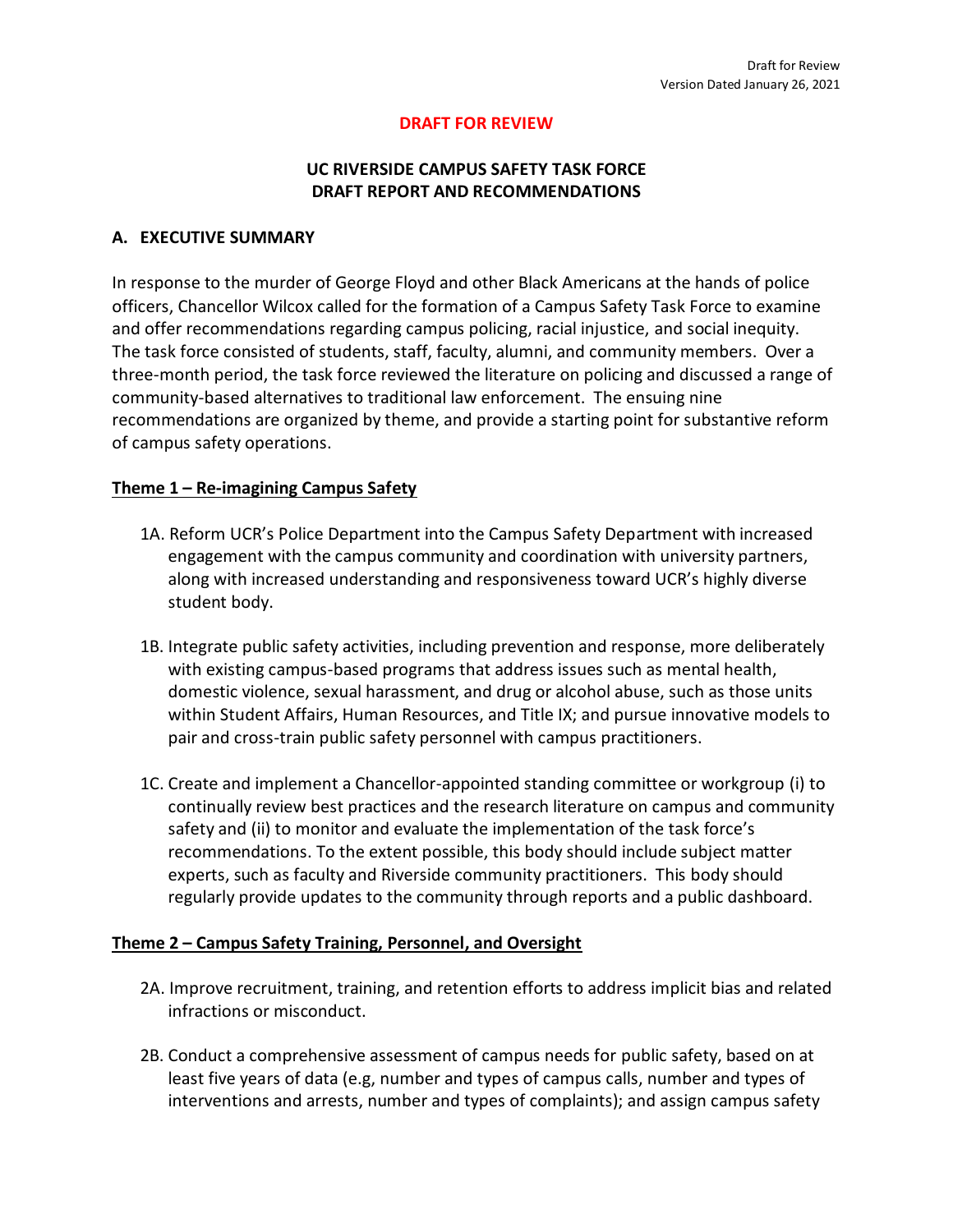personnel accordingly. Specifically, personnel funding should be directed toward nonsworn, unarmed safety officers.

2C. Significantly strengthen public accountability measures for UCR's Campus Safety Department, including but not limited to reconfiguring the current Chief's Community Advisory Board or creating a separate body. In addition to Recommendation 1C, this body should regularly provide updates to the community through reports, a public dashboard, and ongoing dialogue (i.e., two-way communication that incorporates community feedback and addresses areas of concern).

## **Theme 3 – Collaboration with the City and County of Riverside and Campus-Based Entities**

- 3A. Pilot a restorative or transformative justice program with the Riverside County District Attorney's office and UCR's Legal Affairs Office to address misdemeanors on the UCR campus, based on available best practices and other innovative efforts (e.g., Yolo County/UC Davis model, Riverside County Youth Court).
- 3B. Work collaboratively with the City of Riverside, UCR's School of Medicine and Counseling and Psychological Services (CAPS) to develop and implement innovative regional partnerships to address mental health issues (e.g., Community Behavioral Assessment Team, mobile crisis response teams) during and outside of regular business hours, including weekends.
- 3C. Work collaboratively with the City and County of Riverside and UCR's Student Affairs Division and Governmental and Community Relations Office to improve and invest in services related to basic needs, mental health, and homelessness. Particular investment should be directed toward marginalized and highly vulnerable communities, including but not limited to Undocumented, International, Native, Black, Brown, Queer, Trans, Neurodiverse, and Disabled groups – on and off campus.

### **B. BACKGROUND AND CONTEXT**

Following the UC Presidential Task Force on University Policing 2019 [recommendations](https://www.ucop.edu/policing-task-force/policing-task-force-report_2019.pdf) and 2020 [implementation](https://police.ucsc.edu/report/uptf-final-implementation-report_june-2020.pdf) reports, UCR began implementing a wider array of accountability and transparency measures for its local police department. However, recent nation-wide calls to address police brutality and systemic racism, ignited by the murder of George Floyd and countless other Black Americans at the hands of police officers, have hastened UCR's efforts to implement deeper reforms within our campus community. To this effect, campus leadership issued multiple [campus statements](https://insideucr.ucr.edu/announcements/2020/05/29/uc-riverside-mourns-death-george-floyd) voicing unequivocal support for diversity, equity, and inclusion, along with meaningful calls for police reform.

It is important to note that discussion of reimagining the role of policing at UCR dates back to at least 2015 with the collaborative engagement of the Black Student Task Force (BSTF). This task force included students, Student Affairs staff and leadership, UCPD, and central administration.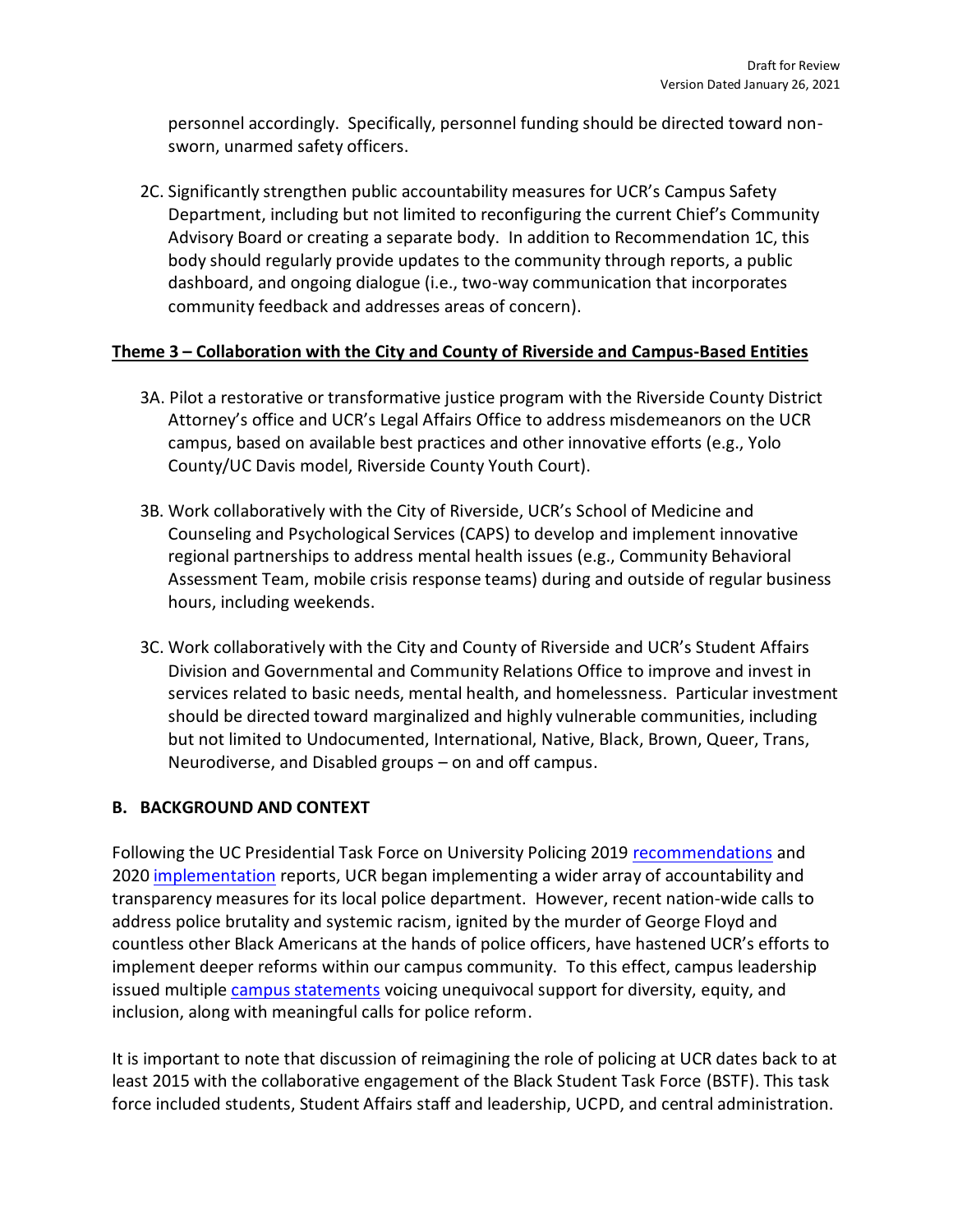The BSTF (2015-2017) organized town halls and critical conversations among students, staff and UCPD officers. In 2019, this discussion continued; and in late summer 2020, there was a recommendation from the Black Student Experience Work Group (BSEWG) that further emphasized the importance of police reform on campus.

In September 2020, Chancellor Wilcox introduced the formation of the Campus Safety Task Force with the following [announcement:](https://chancellor.ucr.edu/task-force-campus-safety)

*Recent events around the country and world have further illuminated a host of historic inequities and injustices within society. We have heard the voices calling for change and are prepared to respond with informed action. How we secure our campus and ensure safety are areas that many agree warrant a comprehensive review. UC Riverside is fortunate to have a highly professional police department consisting of caring individuals, many of whom are UCR graduates. But we have a responsibility to ask challenging and fundamental questions about campus safety writ-large and how it aligns with our campus mission and values.*

The Campus Safety Task Force is comprised of students, staff, faculty, and community members to advise on how the campus might improve safety, and the feeling of safety, for all members of the UCR community. The task force has been asked to take a broad perspective on this assignment, seeking advice on budget, recruitment of officers, training, weapons, use of force, uniforms, community engagement, and oversight.

### *Timeline and Membership*

The task force was formally established in September 2020 and charged with providing the campus preliminary recommendations in January 2021, followed by implementation in March 2021. The task force consists of the following membership and staff support personnel:

Jack Clarke, Jr. (Chair), Partner, Best Best & Krieger Michelle Burroughs, Member, UCR Black Faculty & Staff Association Alton Carswell, Case Manager, Student Affairs John Freese, Interim Police Chief Angelica Garcia, ASUCR Vice President of Internal Affairs Judit Palencia Gutierrez, Graduate Student Association Vice President Brian Haynes, Vice Chancellor for Student Affairs Keona Henderson, President, UCR Black Alumni Hon. Jorge Hernandez, Riverside County Superior Court Judge Luis Huerta, ASUCR President Mariam Lam, Vice Chancellor for Diversity, Equity, and Inclusion Dennis McIver, President, Staff Assembly Sharon Oselin, Faculty Senate Representative, Associate Professor of Sociology & Public Policy; sabbatical during winter quarter Kim Overdyck, Senior Investigator, Chief Compliance Office Brianna Simmons, Graduate Student, Anthropology Thomas Smith, Interim Provost and Executive Vice Chancellor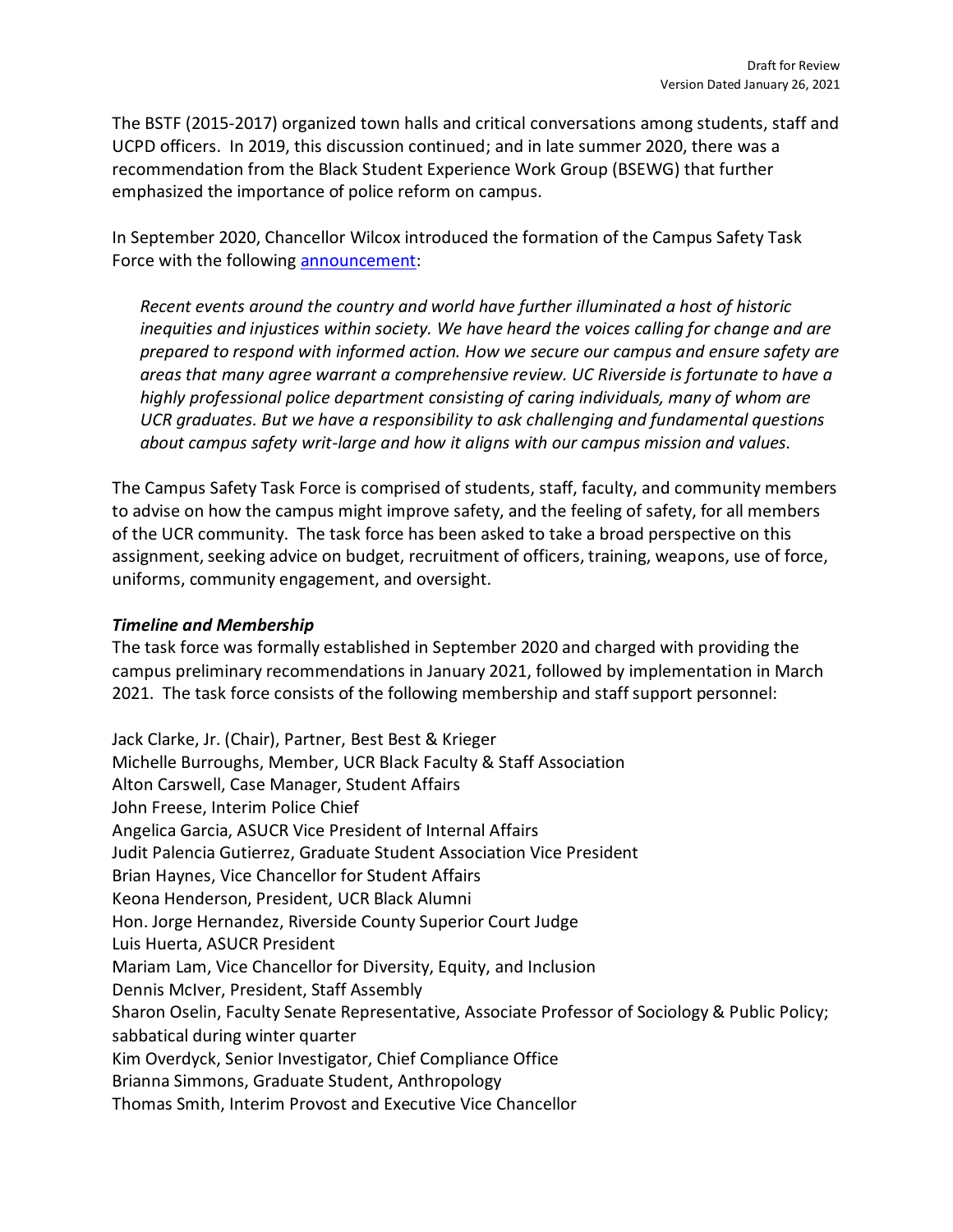Jason Stajich, Chair, Faculty Senate and Professor of Microbiology & Plant Pathology Wade Stern, President, UCR Police Officer Association Bert Wright, Immediate Past President, UCR Black Alumni Nichi Yes, Graduate Student Association President

Staff Support David Bergquist, Chief Campus Counsel Megan Johnson, Administrative Specialist Christine Victorino, Associate Chancellor

The task force deliberations and recommendations benefited significantly from the members' diverse expertise, perspectives, and insight. All contributed to the development of the report and recommendations; see meeting minutes posted to the [website.](https://chancellor.ucr.edu/task-force-campus-safety) Though, it should be noted that there is not unanimity among task force members regarding the final scope of the report and its set of recommendations, as would be expected from a multidimensional and intersectional group of community stakeholders.

## *Scope of Work*

Due to the relatively short time frame of the task force's work, members conducted an initial review of the research literature on policing reform and examined some alternative models across the United States. As part of the recommendations outlined below, of key importance is the recommendation for the Chancellor to charge a standing committee or workgroup to advance the task force's work and to regularly oversee implementation of recommendations, based on continuing review of the research literature and lessons learned from other innovative models (see Recommendation 1C). It should be noted, however, that this is a distinct body, separate from the oversight group outlined in Recommendation 2C.

Moreover, despite there being several advocates for police abolition on the task force and within the UCR community, Chancellor Wilcox indicated the preliminary scope of the task force would be to identify immediate opportunities to enhance campus safety on the UCR campus, with a primary focus on reforming UCR's police department:

*The Task Force will review our overall campus safety efforts, focusing primarily on operation of the UCR Police Department and its relationship to other entities on campus and throughout the community.*

The standing committee or workgroup (as noted above and in Recommendation 1C) should therefore continue to engage with the broader community on the topic of police abolition, with a careful review of conceptual frameworks and options for implementation that adequately ensure campus and community safety under all conditions, including campus emergencies.

## *Defining Campus Safety*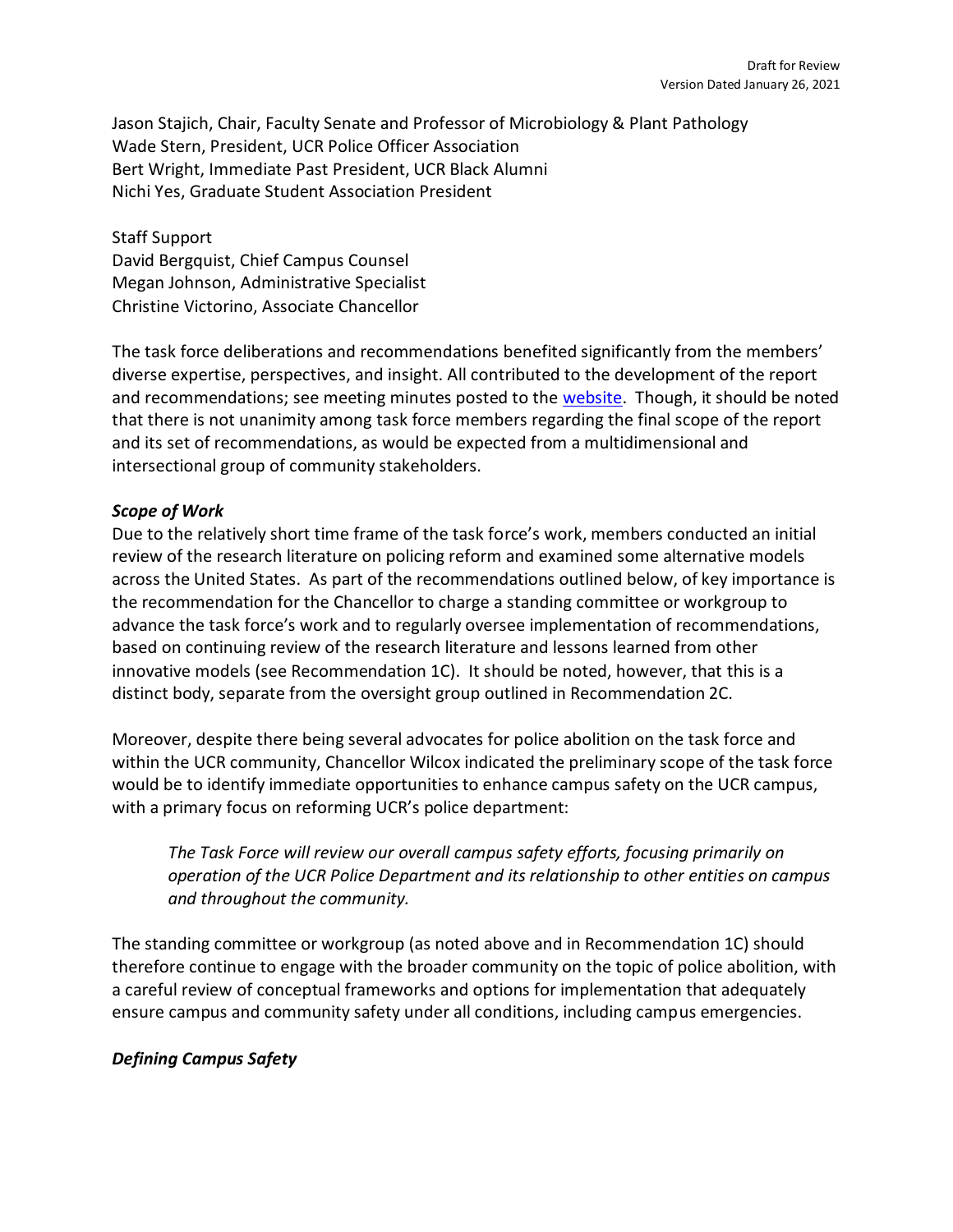By numerous accounts, the UCR community has expressed feeling or experiencing a lack of safety on campus. Safety is defined as "the condition of being protected from or unlikely to cause danger, risk or injury or denoting something designed to prevent injury or damage." We recognize that safety should address more than physical protection, but also address mental health and emotional well-being. The task force aims to redefine safety on UCR's campus as inclusive, compassionate, resourceful, purposeful, preventative, and rehabilitative, combined with the requisite resources to support this new definition. Further, campus safety includes collaboration with the City and County of Riverside to provide and enhance resources for the region.

Ultimately, we envision a UCR campus safety infrastructure and set of operations that will support, educate, and revitalize the campus community; hence, resulting in fewer criminal cases, more inclusion and less bias, and a safer campus community for everyone. Importantly, this vision should be based upon the principles of diversity, equitable treatment, and inclusivity. Accordingly, particular attention and investment of resources should be directed toward the safety and well-being of marginalized communities, including but not limited to Undocumented, International, Indigenous, Black, Brown, Queer, Trans, Neurodiverse, and Disabled groups.

### *Community Engagement*

The task force's membership represented a broad swath of the UCR campus community, including students, staff, faculty, alumni, and community members. Various campus stakeholders were invited to participate in task force meetings, including undergraduate student leaders, members of the Black Student Experience Working Group (BSEWG), and faculty subject matter experts.

In regard to broader engagement, the task force conducted an initial town hall to solicit community input on general issues of campus safety, and a second town hall for feedback on the draft report and recommendations. Each task force member was also asked to share the report and recommendations to their respective constituencies for feedback (e.g., Provost Council, Academic Senate Executive Council, Staff Assembly, ASUCR, Graduate Student Association). All community input submitted through meetings, town halls, via email and online surveys were reviewed by task force members, and helped to inform discussions and recommendations.

All task force meetings dates, agenda, minutes, and video recordings were regularly updated and posted to the Chancellor's website: [https://chancellor.ucr.edu/task-force-campus-safety.](https://chancellor.ucr.edu/task-force-campus-safety)

### **C. UCR POLICE DEPARTMENT OVERVIEW AND BUDGETS**

The UCR Police Department was established in 1954, in concert with the founding of the Riverside campus. Each University of California campus exercises police powers in the state of California by virtue of Regental resolution and pursuant to California Education Code Section 92600 and Penal Code Section 830.2(b). That jurisdiction, which is not exclusive, exists: (a)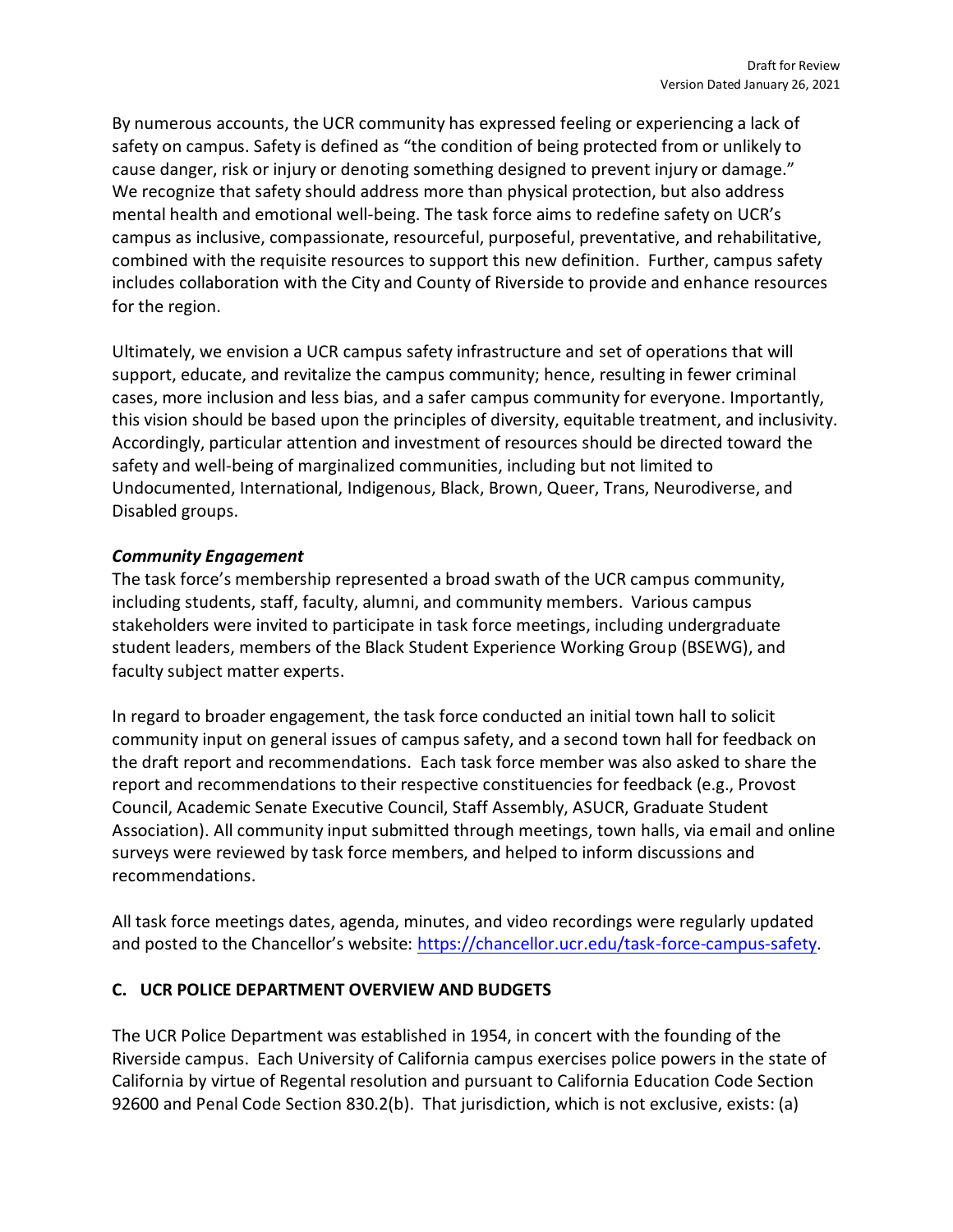upon the campuses of the University of California and an area within one mile of the exterior boundaries of each thereof, or (b) in or about other grounds or properties owned, operated, controlled or administered by the Regents of the University of California.

With respect to the UC Riverside Police Department (UCRD), jurisdiction is concurrent with that of the City of Riverside Police Department and the County of Riverside Sheriff's Department in those respective areas. (In re Bacon (1966) 240 Cal.App.2d 34, 54). UCPD jurisdiction can also exist by virtue of requests for mutual aid and MOUs with local police departments for areas outside of these jurisdictions. In fact, it is not uncommon in California for more than one law enforcement agency to have jurisdiction in the same geographical area. (See 43 Ops. Cal. Atty. Gen. 246; 8 Ops. Cal. Atty. Gen. 149.)

In the absence of UCPD's existence, the University of California would have to contract with either the City of Riverside Police department or the Riverside County Sheriff's department for police services. The campus would then be subject to those agency's staffing, response and reporting policies, that are not typically designed to address the needs of a university community.

### *Personnel, Budget, and Statistics*

Table 1 provides the overall demographic information for UCPD personnel.

|              | Total | Percentage |  |
|--------------|-------|------------|--|
| Male         | 47    | 81%        |  |
| Female       | 11    | 19%        |  |
|              |       |            |  |
| Asian        | 5     | 9%         |  |
| <b>Black</b> | 4     | 7%         |  |
| Hispanic     | 22    | 38%        |  |
| Other        | 1     | 2%         |  |
| White        | 26    | 45%        |  |
| <b>Total</b> | 58    | 100%       |  |

Table 1. Overall UCPD demographic information.

Table 2 provides a budget summary for Fiscal Year (FY) 2020-21, as of September 2020.

| Table 2. FY 2020-21 Budget Summary |
|------------------------------------|
|                                    |

|                                  |      | <b>Core Funds</b><br>General<br><b>Funds</b> | <b>Non-Core</b><br><b>Funds</b><br><b>Recharge &amp;</b><br>3rd Party | <b>TOTAL</b><br>FY20-21 |
|----------------------------------|------|----------------------------------------------|-----------------------------------------------------------------------|-------------------------|
| July 1, Permanent Budget         | Perm |                                              |                                                                       |                         |
|                                  |      | 6,063,793                                    | $\overline{\phantom{a}}$                                              | 6,063,793               |
| Salary Increases for Represented | Perm |                                              |                                                                       |                         |
| Staff                            |      | 83,850                                       | $\overline{\phantom{a}}$                                              | 83,850                  |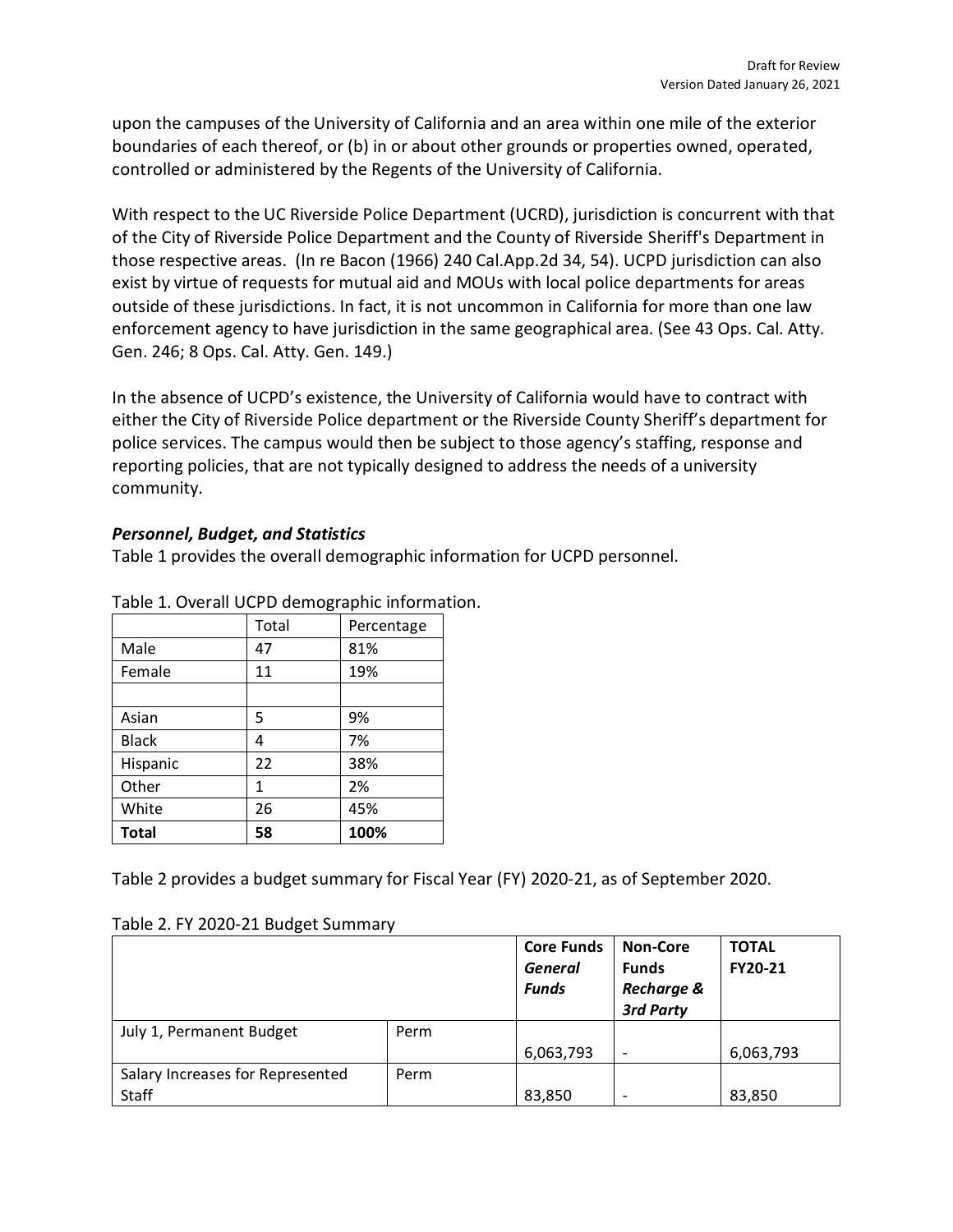| Premium Service- BSL3                     | Revenue/     |                              |                          |               |
|-------------------------------------------|--------------|------------------------------|--------------------------|---------------|
|                                           | Temp-Ongoing | $\overline{\phantom{a}}$     | 51,294                   | 51,294        |
| Premium Service- TAPS & Housing           | Revenue/     |                              |                          |               |
|                                           | Temp-Ongoing | $\qquad \qquad \blacksquare$ | 834,712                  | 834,712       |
| <b>CSO Revenue</b>                        | Revenue/     |                              |                          |               |
|                                           | Temp-Ongoing | $\qquad \qquad \blacksquare$ | 596,565                  | 596,565       |
| Police Special Events/Mutual Aid          | Revenue/     |                              |                          |               |
| Revenue                                   | Temp-Ongoing | $\overline{\phantom{a}}$     | 516,885                  | 516,885       |
| 3rd Party Patrol Revenue                  | Revenue/     |                              |                          |               |
|                                           | Temp-Ongoing |                              | 422,817                  | 422,817       |
| Other Revenue                             | Revenue/     |                              |                          |               |
|                                           | Temp-Ongoing |                              | 29,732                   | 29,732        |
| <b>TOTAL BUDGETED FUNDING</b>             |              |                              |                          |               |
|                                           |              | 6,147,643                    | 2,452,004                | 8,599,648     |
| 13.9% Projected State Funding Reduction   |              |                              |                          |               |
|                                           |              | (840,000)                    |                          | (840,000)     |
| Projected Non-Core Revenue Loss           |              |                              |                          |               |
|                                           |              |                              | (929, 946)               | (929, 946)    |
| TOTAL PROJECTED FUNDING REDUCTION/REVENUE |              |                              |                          |               |
| <b>LOSS</b>                               |              | (840,000)                    | (929, 946)               | (1,769,946)   |
| <b>TOTAL PROJECTED AVAILABLE</b>          |              |                              |                          |               |
| <b>FUNDING</b>                            |              | 5,307,643                    | 1,522,058                | 6,829,701     |
|                                           |              |                              |                          |               |
| FY21 Budget - Total Expenses              |              |                              |                          |               |
| (includes salaries, benefits, and         |              | 6,252,705                    | 1,988,249                | 8,240,954     |
| operating expenses)                       |              |                              |                          |               |
| <b>Salary Savings</b>                     |              |                              |                          |               |
|                                           |              | (138,000)                    | $\overline{\phantom{a}}$ | (138,000)     |
| <b>TOTAL BUDGETED EXPENSES</b>            |              |                              |                          |               |
|                                           |              | 6,114,705                    | 1,988,249                | 8,102,954     |
| <b>TOTAL PROJECTED SHORTFALL</b>          |              |                              |                          |               |
|                                           |              | (807,061)                    | (466, 191)               | (1, 273, 253) |

UCPD responded to 29,517 calls for service in 2019. Calls for service are most often for felonies or misdemeanors in progress, traffic collisions, traffic concerns, medical aids, mental health concerns and welfare checks, disturbing the peace, assault and battery, suspicious persons, alarm calls, trespassing, traffic enforcement, and property checks. Among sworn (and armed) personnel, uniformed patrol officers completed 50 felony and 63 misdemeanor arrests in 2019.

In 2018, there were 7 uses of force (no suspects were UCR-affiliated), with one involving an officer shooting that resulted in the death of the suspect. The 2018 shooting was determined by the Riverside County District Attorney to be justified and the officer was cleared of any criminal wrongdoing. In 2019, there were 12 uses of force; (3 suspects were UCR-affiliated) and in 2020, there were 2 uses of force (none were UCR-affiliated).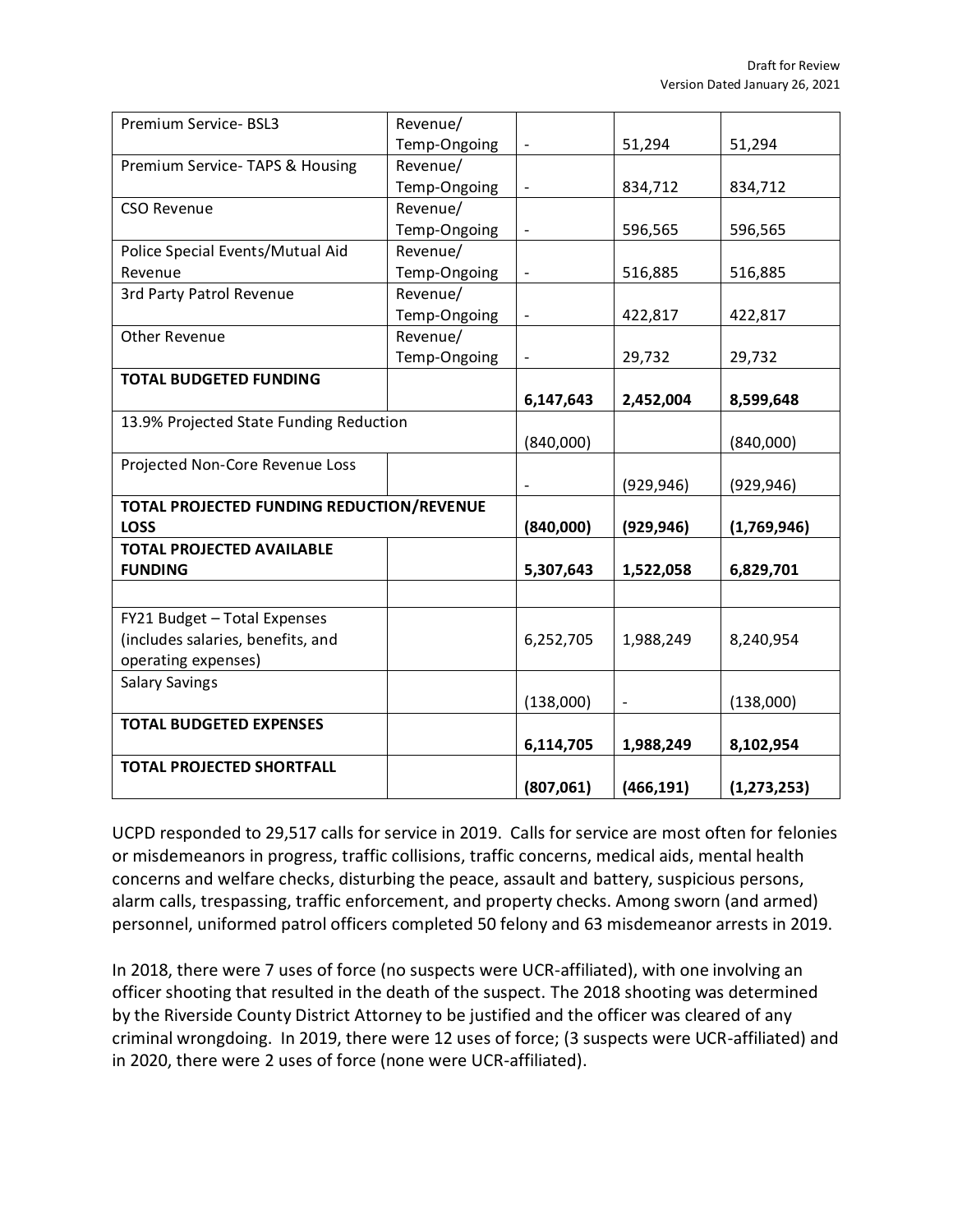The term "use of force", refers to any force that an officer uses to overcome a suspect's resistance, in order to effect an arrest. Use of force can range from physical control holds, to pepper spray, Tasers, impact weapons (batons and less-lethal weapons) up to deadly force with a firearm. The carotid restraint, sometimes referred to as a "choke hold", has been removed from the department use of force policy as an authorized technique. Department policy requires that all uses of force be reviewed by a supervisor to determine if the force was reasonable and within department policy; and the chief of police reviews use of force review reports.

# **D. RECOMMENDATIONS**

The full task force offers nine broad recommendations to the Chancellor for consideration and implementation. The task force organized these recommendations and their specific activities, by theme.

# **Theme 1 – Re-imagining Campus Safety**

While re-imagining campus safety will require more than just a name change for the UCR's Police Department (UCPD), changing the name to the Campus Safety Department will place greater emphasis on campus safety. Moreover, this change will signal the intended shift from law enforcement and "policing" – with its historical connotations of capturing escaped slaves and current militarized imaging, toward a broader focus on supporting the safety and wellbeing of UCR's highly diverse campus community.

The first two task force recommendations (below) emphasize re-imagining the current UCPD. Campus community members should not fear calling "911" because of negative past interactions with the police (on- and off-campus), or because of the numerous reports of people dying, particularly unarmed Black people, at the hands of the U.S. police and law enforcement.

To this end, campus safety should end encompass protecting and advancing the overall physical as well as mental well-being of the entire UCR community – including those groups that have been marginalized, intimidated, or traumatized by various police or other law enforcement personnel, by providing an array of coordinated services, resources, and structures to serve this purpose.

- **1A. Reform UCR's Police Department into the Campus Safety Department with increased engagement with the campus community and coordination with university partners, along with increased understanding and responsiveness toward UCR's highly diverse student body. Such activities should include, but are not limited to the following:**
	- i. The Department should engage in a strategic planning effort that will serve as a roadmap for reform efforts. This will entail development of the Campus Safety Vision, Mission, and Values Statements that focuses primarily on public safety, rather than law enforcement, while acknowledging how systemic racism and implicit bias may cause some community members to fear any police interactions.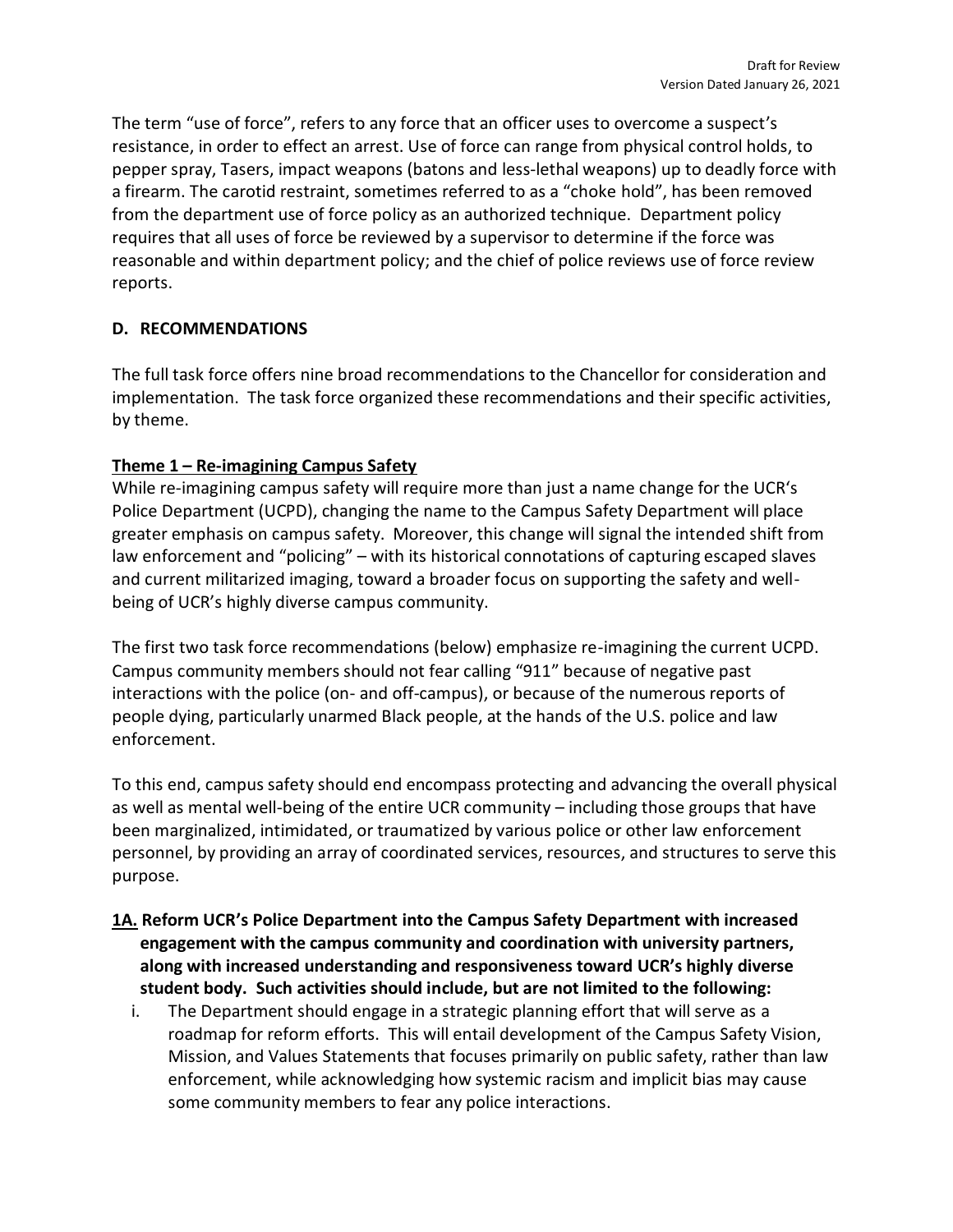- ii. Increase community engagement via regular town halls and office hours, and other informal opportunities to regularly interact with campus groups (e.g., BFASA, Staff Assembly, Ethnic & Gender programs, LGBT Center, Coffee with a Cop), with goals of developing a deeper understanding of the safety needs of different groups on campus and developing trust.
- iii. Establish one or more satellite offices, as well as virtual/online options for community engagement, particularly among more vulnerable communities.
- iv. Develop messaging and outreach efforts that speak to the campus community and encourage positive interactions, provide instruction on how to deal with crisis situations, and where to report and seek support from campus partners.
- v. During informal community engagement activities, all campus safety personnel should wear layperson's clothing to help build trust and positive relationships; though, there should remain some familiarity with sworn, uniformed officers in advance of emergency situations that may require their participation.
- vi. Develop a mechanism to monitor the Campus Safety Department's adherence to their Vision, Mission, and Values and to make the results public. Accountability measures should emphasize and track both positive and negative interactions between campus safety personnel and the campus community (also see Recommendation 2C).
- **1B. Integrate public safety activities, including prevention and response, more deliberately with existing campus-based programs that address issues such as mental health, domestic violence, sexual harassment, and drug or alcohol abuse, such as those units within Student Affairs, Human Resources, and Title IX; and pursue innovative models to pair and cross-train public safety personnel with campus practitioners. Such activities should include, but are not limited to the following:**
	- i. Review and enhance how campus safety function interfaces with the Critical Student Incident Team and Case Managers in Student Affairs, and identify opportunities for partnership.
	- ii. Work with students to better understand what works, develop trust, and incorporate peer-to-peer outreach.
	- iii. Improve coordination and messaging with student-facing personnel.
	- iv. Help address mental health stigma, determine what services are available and how they can be more person-centered or humanizing, and identify additional after-hours support options (potentially in collaboration with Counseling and Psychological Services or Student Affairs Case Management Team).
	- v. Review and enhance how campus safety function interfaces with the Investigations Work Group, coordinated by the Chief Compliance Office, and determine whether concerns or complaints regarding campus safety personnel should be monitored or investigated by the Locally Designated Official (LDO).
- **1C. Create and implement a Chancellor-appointed standing committee or workgroup (i) to continually review best practices and the research literature on campus and community safety and (ii) to monitor and evaluate the implementation of the task force's recommendations. To the extent possible, this body should include subject matter**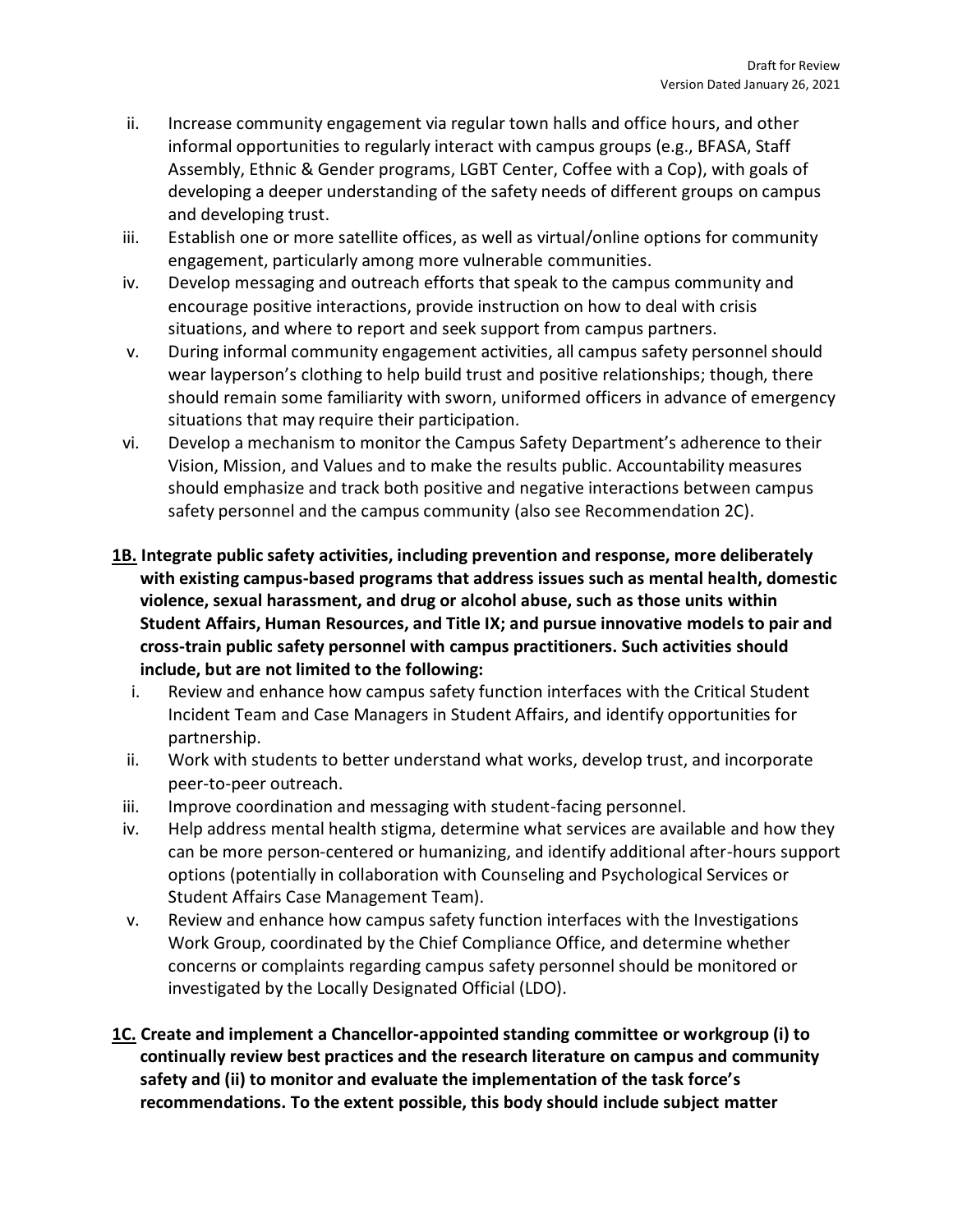**experts, such as faculty and Riverside community practitioners. This body should regularly provide updates to the community through reports and a public dashboard. Such activities should include, but are not limited to the following:** 

- i. The standing committee or workgroup should involve students, faculty, staff, alumni, subject matter experts, and community members, with written updates provided to the campus annually or biannually.
- ii. Monitor and publish progress on implementation of task force recommendations (e.g., online dashboard).
- iii. In adhering to the values of a research university, continually identify available data and review empirical research to inform recommendations as they are implemented, and modify actions as this works evolves and as additional topics are explored (e.g., deescalation, lethal use of force).
- iv. The standing committee or workgroup should engage with the broader community on the topic of police abolition, with a careful review of conceptual frameworks and options for implementation that adequately ensure campus and community safety under all conditions, including campus emergencies.

# **Theme 2 – Campus Safety Training, Personnel, and Oversight**

We acknowledge that there is ample scholarship on the historical ineffectiveness of anti-bias training, specifically in law enforcement, in undoing the deeply embedded forms of individual biases that lead to the kinds of police violence we have seen and not seen historically. The following recommendation does not necessarily support continued hiring or expansion, in employment and funding, of the UCR Police Department. Nevertheless, we recognize the need for immediate interventions in improving the general understanding of law enforcement personnel around awareness of the complex histories and effects of racism, sexism, homophobia, and other forms of discrimination that officers may not recognize they are perpetuating and deploying. Moreover, campus safety personnel will need to be accountable for reporting violence and discrimination amongst their peers to assure adjudication and reparation. At present, UCPD training includes regularly required de-escalation training, but only occasional and very specialized forms of anti-bias training, such as LGBT training provided by UCR's LGBT Resource Center; hence the need for additional education and training on the range of implicit and deeply held biases that lead to police misconduct.

# **2A. Improve recruitment, training, and retention efforts to address implicit bias and related infractions or misconduct. Such activities should include, but are not limited to the following:**

- i. Effective immediately, the entire UCPD staff should be publicly reviewed by the Riverside community, UCR community, and alumni for histories of bias, violence, discrimination, harassment, and murder. Following the public release of this data, there should be training tailored to address any issues identified, and relevant disciplinary procedures, if warranted.
- ii. Implement regular trainings on implicit bias and microaggressions in collaboration with the Diversity, Equity, and Inclusion (DEI) Office and the Vice Chancellor/Chief Diversity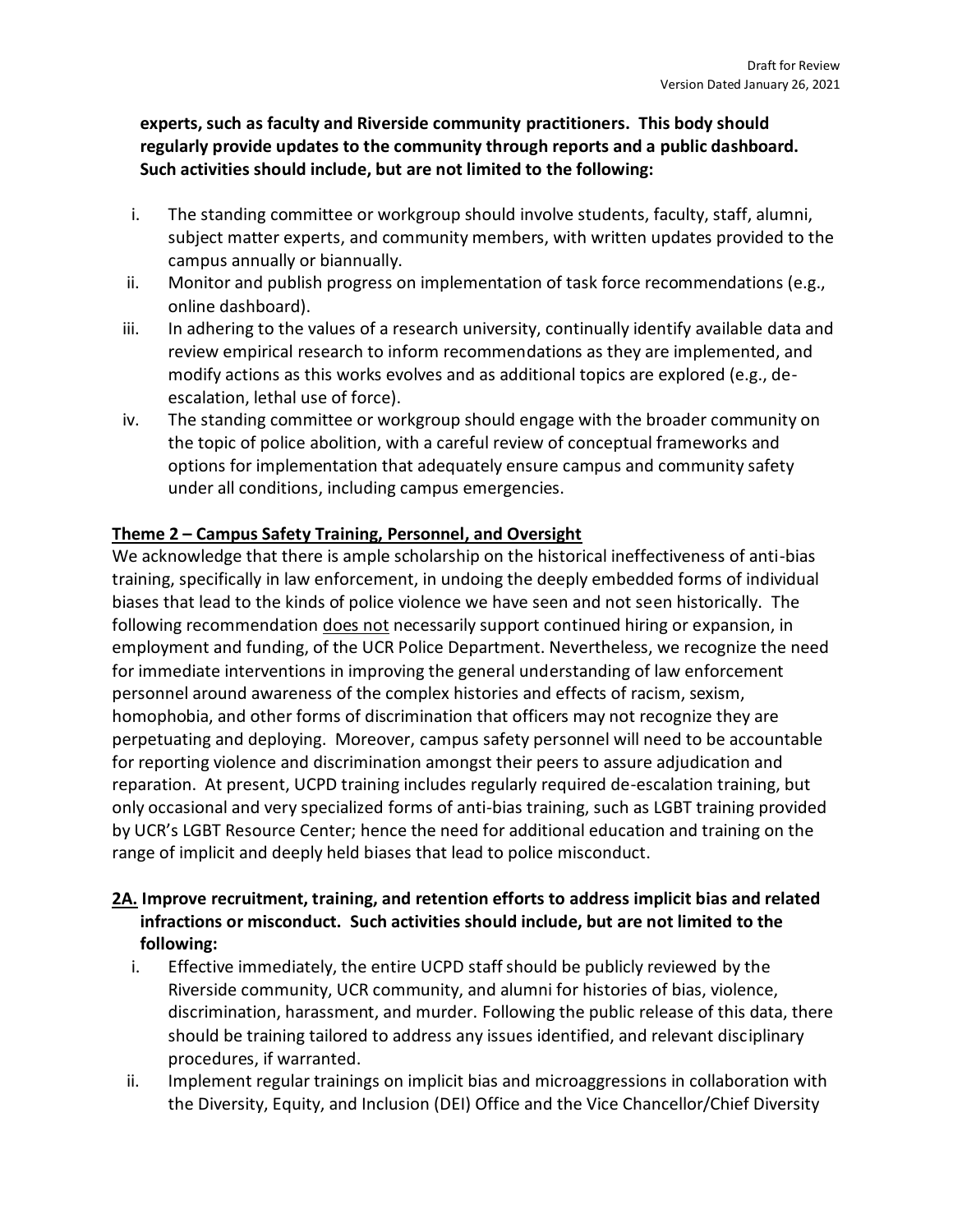Officer, and develop a shared understanding of the following: anti-Blackness, anti-BIPOC, and anti-LGBT societal context; intersectionality; institutional and systemic forms of discrimination and inequity; and respectful, inclusive and trauma-informed communication/interview practices. Regularly scheduled DEI-facilitated training may include direct student, staff, and faculty experiences and voices, so that there is genuine dialogue, in order to foster mutual understanding and a better sense of community among campus safety personnel and all university stakeholders. Dually, these trainings should pull from the scholarship, teachings, and recommendations produced by students and faculty with relevant subject matter expertise in the College of Humanities, Arts, and Social Sciences.

- iii. Improve recruitment outreach and expand personnel engagement with the larger campus community in order to increase recruitment and retention among historically underrepresented groups; such efforts could include a community panel review for recruitments, promotions, and other HR actions.
- iv. Enhance efforts of the Community Service Officers (CSO) Program to recruit diverse UCR students to serve; and provide the CSOs with thorough anti-bias, microaggression, and conflict resolution training.

While the campus conducts climate surveys for particular demographics regularly, it has not conducted a comprehensive assessment of campus safety needs and priorities (beyond the work of this current Task Force). In conjunction with continued ongoing scholarly research on public safety models as well as policing as a historical phenomenon in philosophy and in practice, the campus should complete a thorough inventory of historical safety and security complaints, including those against UCPD.

We know from existing annual reporting to UCOP that UCR has relatively lower reports of such complaints than other UC campuses, but this does not necessarily mean that we have better climates around safety and security than other campuses. Our campus community members may have dispositions and experiences that do not lend themselves to having any relationship with law enforcement and other securitization tactics. It is imperative that the campus hear from community members regarding what they feel can be improved forms of ensuring public safety.

- **2B. Conduct a comprehensive assessment of campus needs for public safety, based on at least five years of data (e.g, number and types of campus calls, number and types of interventions and arrests, number and types of complaints); and assign campus safety personnel accordingly. Specifically, personnel funding should be directed toward nonsworn, unarmed safety officers. Such activities should include, but are not limited to the following:**
	- i. Halt all UCPD hiring and personnel actions, pending completion of the comprehensive assessment of campus needs for public safety.
	- ii. Conduct a 5-10 year assessment of UCPD activities, such as campus calls, interventions, arrests, complaints, including specific data on interactions with campus affiliates and non-affiliates (and their demographics, if available).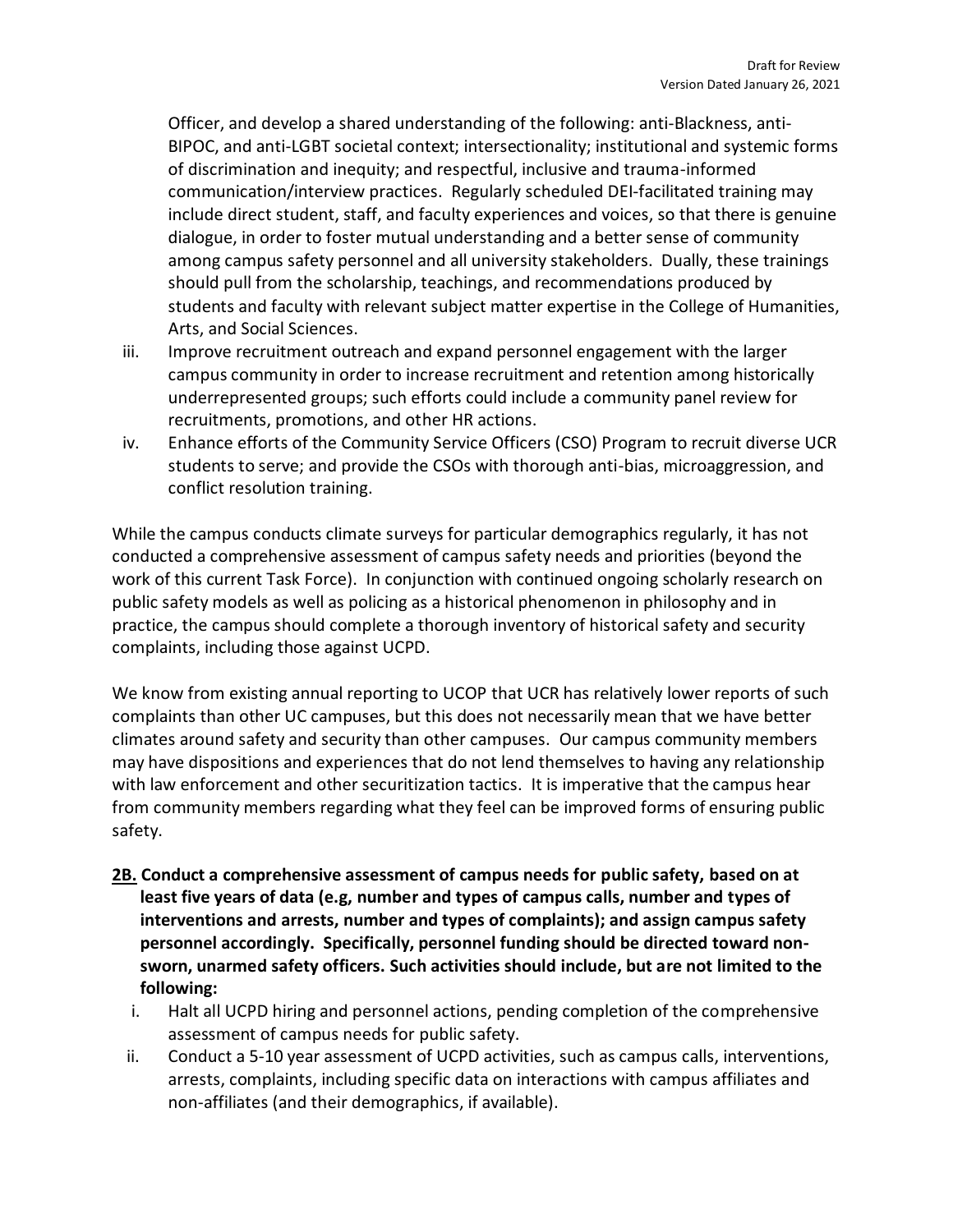- iii. Conduct a campus safety survey to determine community needs and priorities, specifically among students, staff, and faculty.
- iv. Based on the comprehensive assessment and survey data, redirect funding for open or existing positions toward non-sworn campus safety personnel, such as unarmed security personnel, mental health and alcohol/drug abuse counselors.
- v. Improve partnerships with Student Conduct and the Dean of Students Office to provide alternative conflict resolution pathways for students.
- vi. Determine in consultation with UCPD, Student Affairs, Case Management, and Student Conduct clear flow charts for first-response processes and appropriate stewardship of case management. The data includes officer perception of race, sexual orientation, gender, and many other parameters.

The Campus Safety Department must ensure that it is attentive to and accountable for the safety and security needs of the campus community at large. More intentional, consistent, and direct engagement with the campus and surrounding Riverside and Inland Empire communities will be required to improve multidirectional feedback processes. Such collaboration should facilitate ongoing advancement and development of the department and its operations, and specifically improve the quality of its customer and client services. The following mechanisms will assist in building a concrete infrastructure to ensure enhanced clarity, collaboration, and communication.

- **2C. Significantly strengthen public accountability measures for UCR's Campus Safety Department, including but not limited to reconfiguring the current Chief's Community Advisory Board or creating a separate body. In addition to Recommendation 1C, this body should regularly provide updates to the community through reports, a public dashboard, and ongoing dialogue (i.e., two-way communication that incorporates community feedback and addresses areas of concern). Such activities should include, but are not limited to the following:**
	- i. Strengthen the existing or create a new oversight body that includes faculty, staff, students, and at least two community members who are alumni of the university.
	- ii. Immediately create a public database for non-UCR and UCR constituents to include a roster of current personnel, including their training, qualifications, contact information (subject to confidentiality guidelines), prior or current work/partnerships with the Riverside Police Department and other law enforcement services. Additionally, there should be a publicly available history of annual UCPD budget allocations.
- iii. Immediately develop and implement measures to collect real-time client satisfaction data (including complaints) to be made available on a public dashboard. This should be implemented immediately (e.g within the first quarter of this report's completion) using Qualtrics.
- iv. Advance efforts to strengthen this oversight body and expand its scope to regularly review client satisfaction data and community input, and to recommend ongoing opportunities to address issues of misconduct and other accountability enhancements. Implement before the end of fiscal year (June 30, 2021).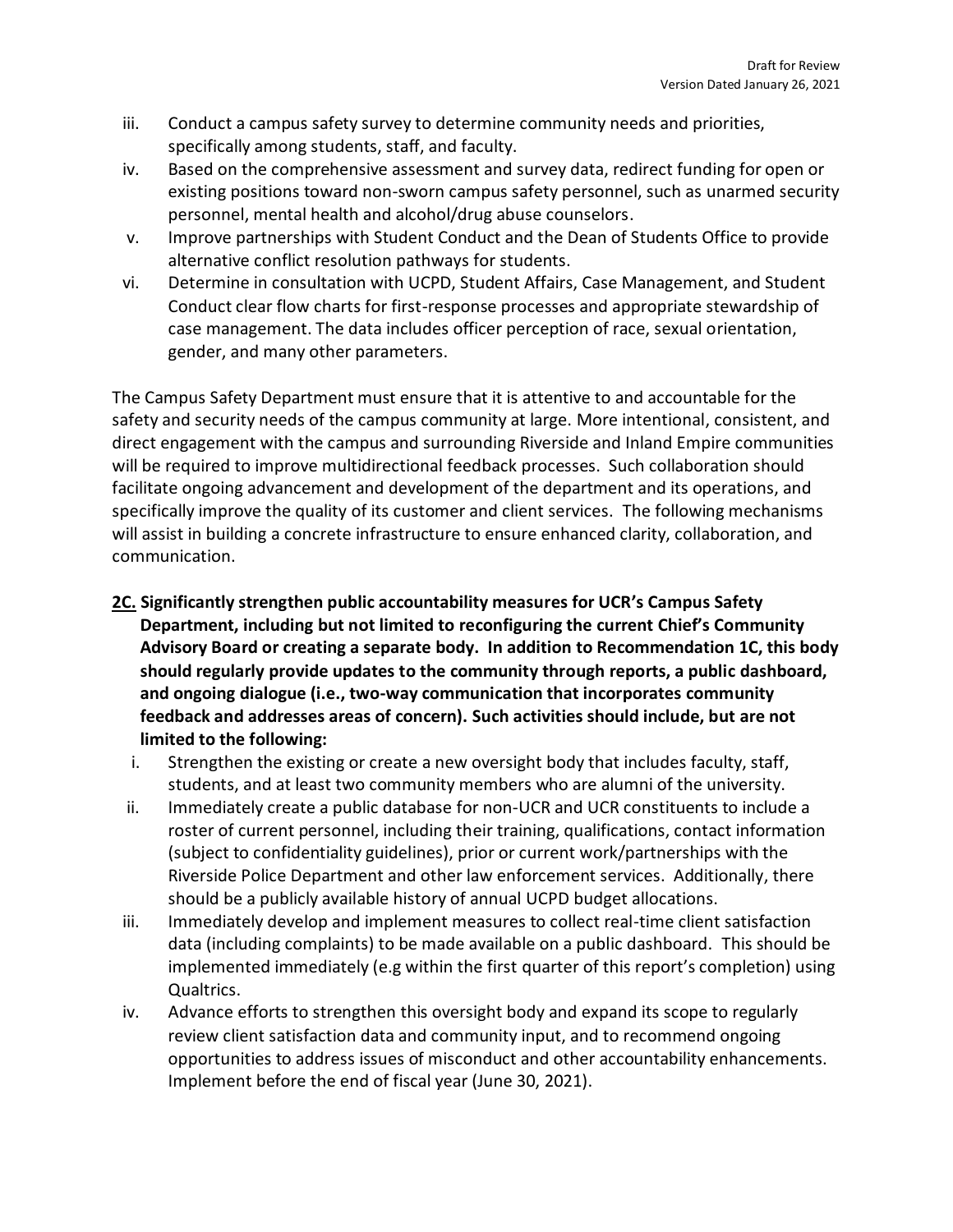- v. Review, centralize, and publicize all mechanisms for reporting campus safety issues and concerns (both named and anonymous) for community members, students, staff and faculty to easily access.
- vi. Determine a process or processes by which campus safety complaints (including against personnel) are formally registered, assigned, and informally adjudicated or formally investigated when appropriate by an external consultative or investigative entity, with report smade to the Chancellor and the community oversight body.
- vii. All recommendations for disciplinary action or other form of adjudication should be documented and archived. Given that there exists some community distrust with accountability processes and potential retaliation for complaints against campus entities, such as UCPD officers, create an anonymous reporting mechanism that goes directly to the Chancellor's Office (or designate) and the community oversight body, with the expectation of a zero tolerance approach to professional misconduct, including those actioned deemed to be "within the law."
- viii. Increase scrutiny of campus safety employees' conduct by integrating personnel improvement plans (developed by Human Resources) for personnel who have been disciplined for any reason. Implement effective immediately (e.g within the first quarter).
- ix. Centralize, publicize, and utilize campus-based and community-based organizations (with their approval) to provide first responses for safety-related incidents, including for example spaces, methods of redress, care, and provision. Further, identify how community spaces should be supported through partnership, resources, and funding.
- x. Publish the "Toolkit to Prepare for and Manage Major Campus Events or Incidents" on a campus website, to allow for ongoing review, editing, and possible implementation.
- xi. Continue UCPD's current plan to begin tracking detention data in accordance with the California Racial Identity Profiling Act (RIPA) one year early, beginning in 2021. The data includes officer perception of race, sexual orientation, gender and many other parameters. The goal is to improve the overall feeling of safety for all campus community members by tracking metrics to help ensure equitable treatment by UCPD of all community members, regardless of race, gender, sexual orientation, religion, disability or other characteristics. More information is available through California State Attorney General's Office: [https://oag.ca.gov/sites/all/files/agweb/pdfs/ripa/ripa](https://oag.ca.gov/sites/all/files/agweb/pdfs/ripa/ripa-board-report-2019.pdf)[board-report-2019.pdf](https://oag.ca.gov/sites/all/files/agweb/pdfs/ripa/ripa-board-report-2019.pdf)

## **Theme 3 – Collaboration with the City and County of Riverside and Campus-Based Entities**

The task force recognizes the importance of working in partnership with the City and County of Riverside to implement meaningful and substantive reform of the current UCR Police Department. In particular, addressing issues of justice in the court system and communitybased mental health interventions (rather than punitive law enforcement measures) will require leveraging locally available resources. Further, a more proactive and collaborative approach to improving physical and mental well-being should be implemented, in order to attend to the broader community's basic needs, particularly for those individuals that are food and housing insecure and among marginalized communities. Such efforts aim to mitigate the likelihood of engaging in "criminal" activity before it occurs. Altogether, these actions will not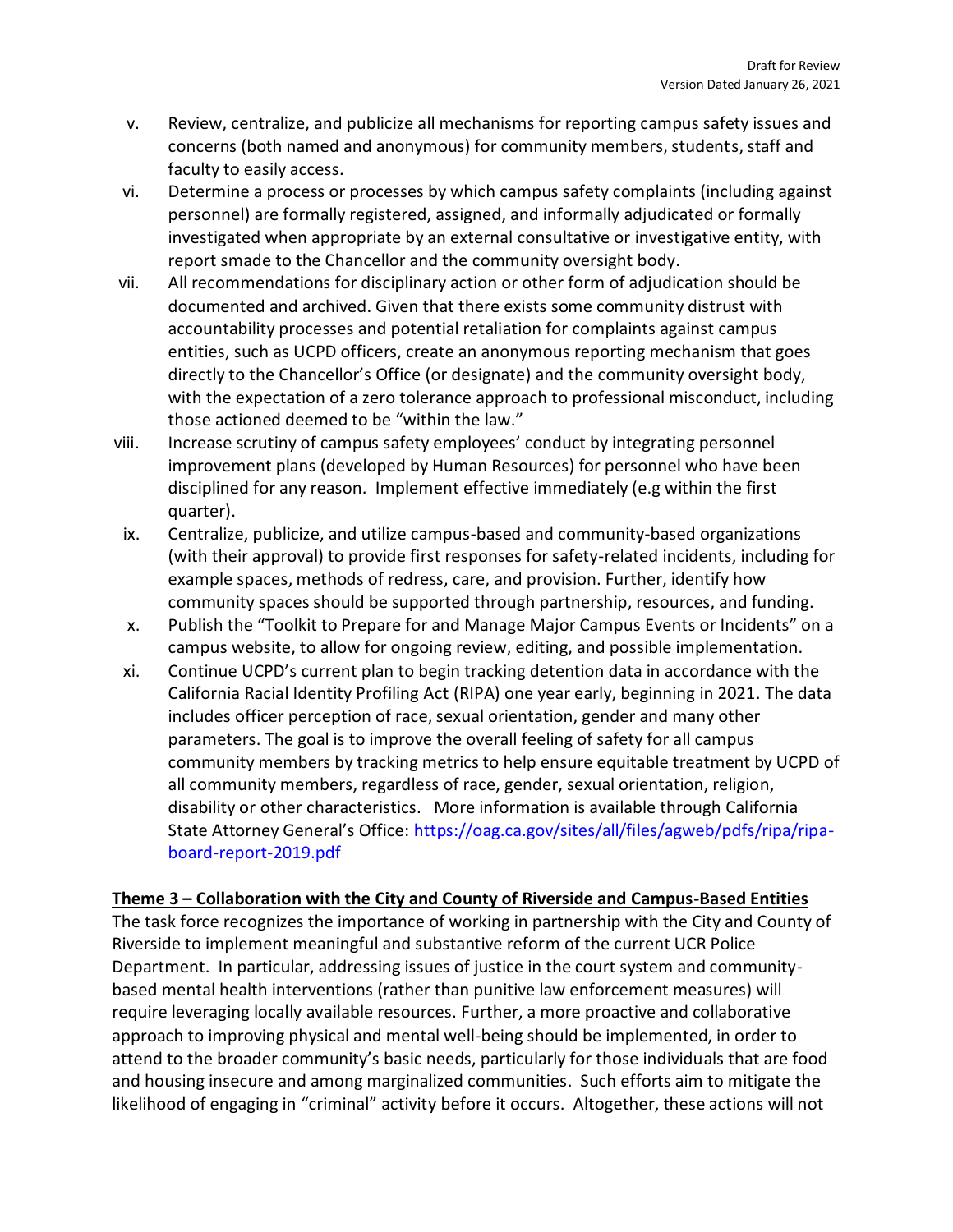only serve to enhance campus safety at the university, but also help to serve as a model for the larger community.

- **3A. Pilot a restorative or transformative justice program with the Riverside County District Attorney's office to address misdemeanors on the UCR campus, based on available best practices and other innovative efforts (e.g., Yolo County/UC Davis model, Riverside County Youth Court). Such activities should include, but are not limited to the following:**
	- i. Develop a partnership with the County District Attorney's office to develop and pilot a restorative or transformative justice program, and in alignment with California Penal Code 1000.95 (drug diversion program).
	- ii. Identify and provide the financial and operational resources to offer the UCR community options for diversion away from the court system (e.g., misdemeanors or first-time incidents). These resources could include, for example, counseling, training, and community courts.
	- iii. Create and implement a system to determine which misdemeanors are eligible, to provide notification to participants of available options, to facilitate meeting(s) and programmatic components, to engage with community members, and to administer files. Such a system must ensure that individuals' constitutional rights are not violated.
	- iv. Identify and engage a UCR campus safety liaison (e.g., task force member), campus safety personnel, student affairs case manager or social worker, and Riverside Public Defender's representative.
	- v. Provide the community with information on how to find appropriate legal and/or other forms of representation.
- **3B. Work collaboratively with the City of Riverside, UCR's School of Medicine and Counseling and Psychological Services (CAPS) to develop and implement innovative regional partnerships to address mental health issues (e.g., Community Behavioral Assessment Team, mobile crisis response teams) during and outside of regular business hours, including weekends. Such activities should include, but are not limited to the following:**
	- i. Partner with Riverside Community Health and Riverside Department of Public Social Services-Adult Services Division to address mental health resources and provide more humane interventions, based on best clinical practices in psychiatry and social work.
	- ii. Sign an MOU to formalize these partnerships, and evaluate their effectiveness.
- **3C. Work collaboratively with the City and County of Riverside and UCR's Student Affairs Division and Governmental and Community Relations Office to improve and invest in services related to basic needs, mental health, and homelessness. Particular investment should be directed toward marginalized and highly vulnerable communities, including but not limited to Undocumented, International, Native, Black, Brown, Queer, Trans, Neurodiverse, and Disabled groups on and off campus. Such activities should include, but are not limited to the following:**